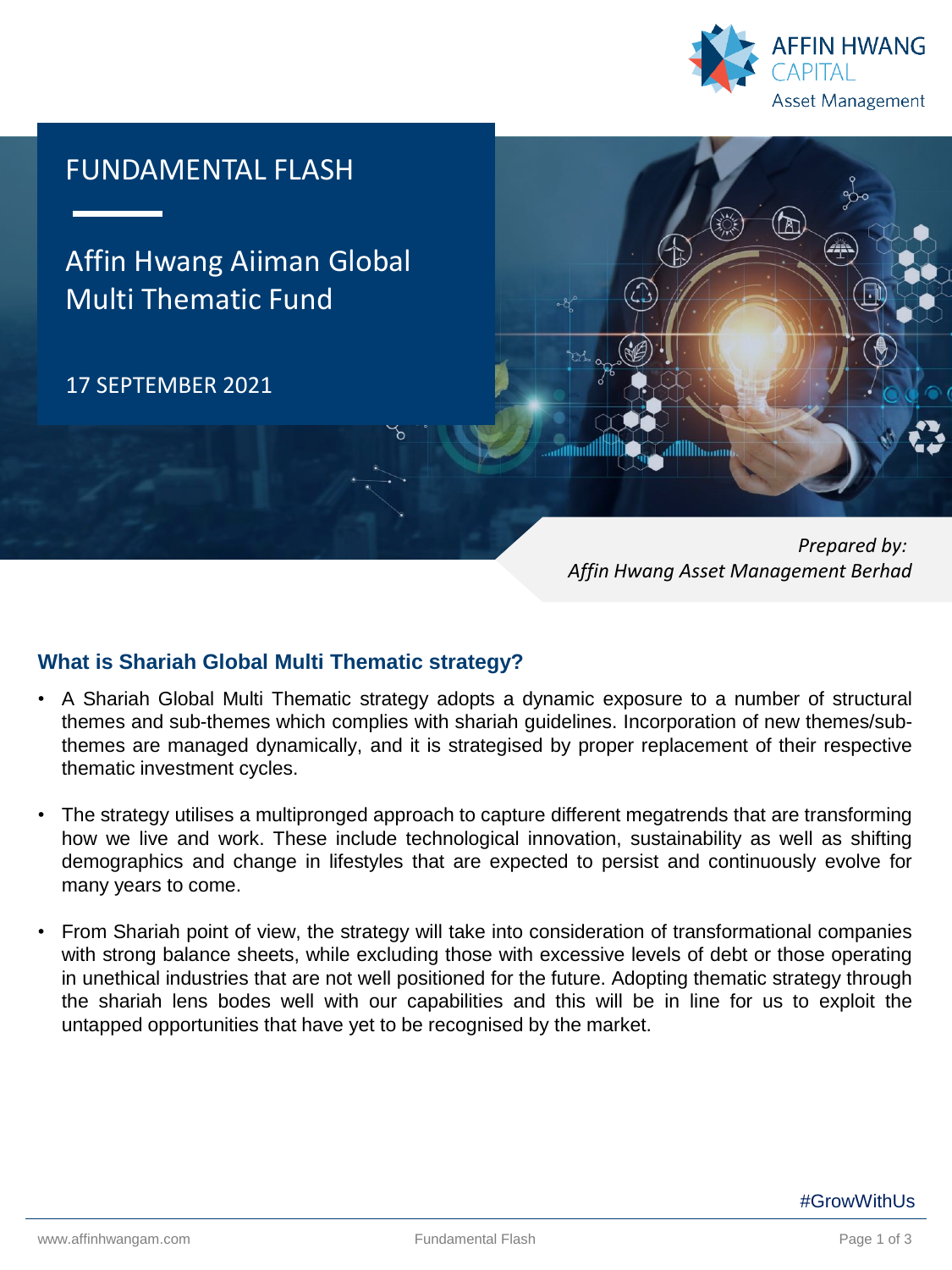

# **Why invest in Shariah Global Multi Thematic Fund?**

- First-of-its-kind global Shariah multi-thematic fund; fully retail; applying the Shariah lens to invest in the most innovative and transformative companies globally by capturing three core megatrends – Innovative **Transformation, Environment & Sustainability** and **Millennials & Lifestyle**.
- Adopts a dynamic top-down and bottom-up approach to multi-thematic investing:
	- o Top-down approach is used to identify powerful and persistent megatrends and sub-themes; and to eliminate existing themes which could potentially turn irrelevant.
	- o Bottom-up approach, with thematic consideration for stock selection, looking for the companies that we believe will enjoy superior growth through their exposure to the identified megatrends and sub-themes.
	- $\circ$  Essentially, the Fund adopts a timeless approach to multi-thematic investing.
- The Fund has unique sources of alpha and will typically extract performance from "incubator" stocks that are rich in innovation and hypergrowth potentials. The Fund also has substantial exposure in mid to large cap and mega cap stocks to provides growth, stability and resilience in a Shariah multi-thematic strategy.

### **Why Schroders?**

- The incorporation of structural themes has been an integral part of Schroders process since the team's establishment in 2004, and research and analysis in this area plays an important role across the US\$70bn of assets under management that the team manages today.
- In addition, dedicated thematic research is carried out for their range of thematic funds that sit under the Global Transformation Range of funds which comprises a number of 'single theme' thematic funds, some of which dated back 15 or more years. Combined, this process provides a strong and dynamic foundation for idea generation for the multi-thematic strategy.

### **Schroders' Global Transformation Range of Strategies**



### **Best ideas spanning across multiple themes**  underpinned by exposure to **megatrends** shaping tomorrow's world